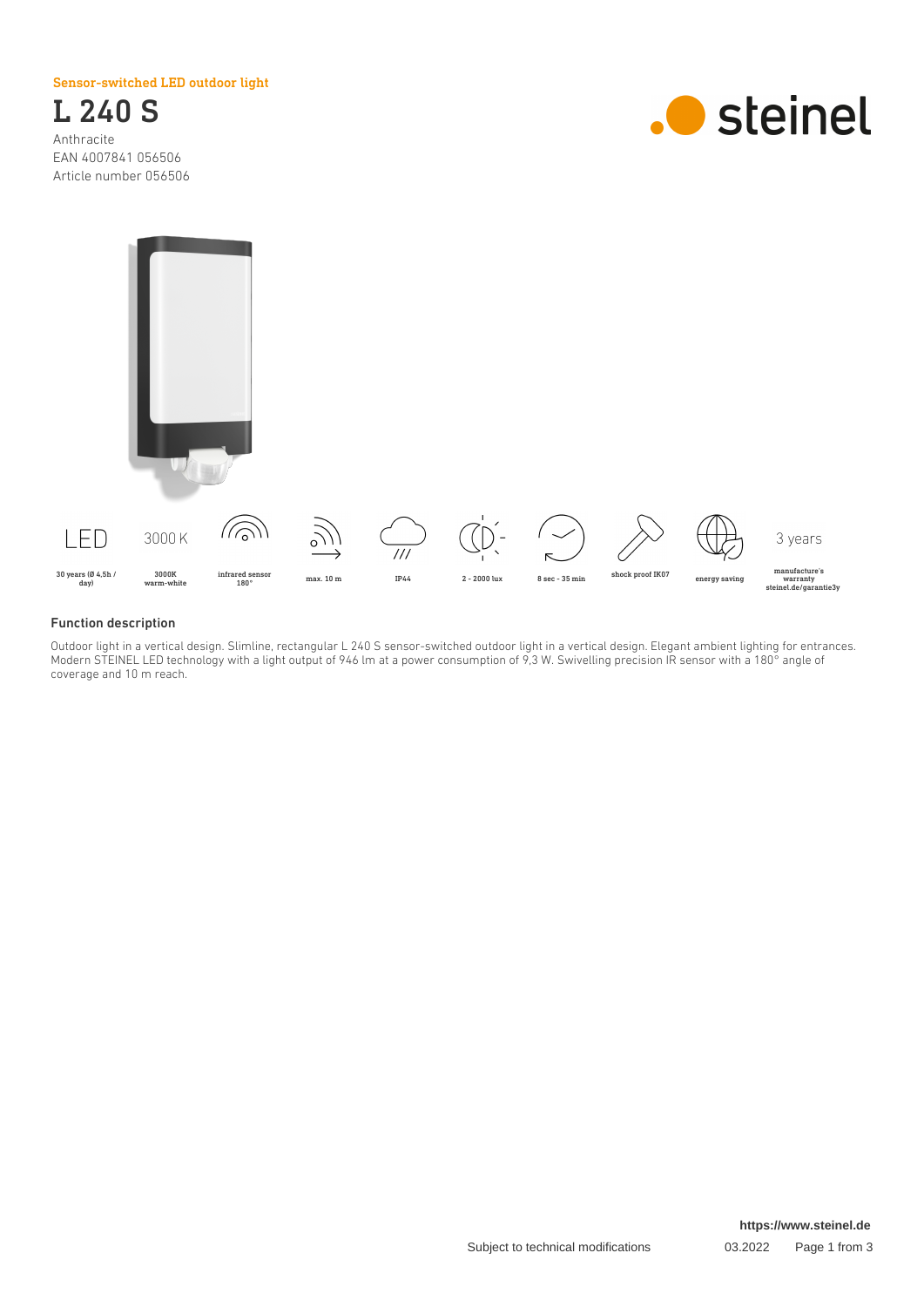## Sensor-switched LED outdoor light

L 240 S Anthracite EAN 4007841 056506 Article number 056506



## Technical specifications

| 81 x 165 x 305 mm          |
|----------------------------|
| $220 - 240$ V / 50 - 60 Hz |
| passive infrared           |
| 9.3 W                      |
| No                         |
| No                         |
| 946 lm                     |
| 101 lm/W                   |
| 101 lm/W                   |
| 3000 K                     |
| SDCM3                      |
| 80-89                      |
| Yes, STEINEL LED system    |
| LED cannot be replaced     |
| 60000 h                    |
| >60000h                    |
| >60000h                    |
| without                    |
| Passive Thermo Control     |
| Yes                        |
| 180°                       |
| Yes                        |
|                            |

| Electronic scalability     | No                               |
|----------------------------|----------------------------------|
| Mechanical scalability     | No                               |
| Reach, radial              | $r = 3$ m (14 m <sup>2</sup> )   |
| Reach, tangential          | $r = 10$ m (157 m <sup>2</sup> ) |
| Photo-cell controller      | Yes                              |
| Twilight setting           | $2 - 2000$ lx                    |
| Time setting               | $8s - 35$ Min.                   |
| Basic light level function | No                               |
| Soft light start           | No                               |
| Impact resistance          | IK07                             |
| IP-rating                  | IP44                             |
| Protection class           | $\mathsf{II}$                    |
| Ambient temperature        | $-20 - 50$ °C                    |
| Housing material           | Stainless steel                  |
| Cover material             | Plastic, opal                    |
| Manufacturer's Warranty    | 3 years                          |
| Settings via               | Potentiometers                   |
| With remote control        | No                               |
| Installation site          | wall                             |
| Cover material             | sticker                          |
| Version                    | Anthracite                       |
| PU1. EAN                   | 4007841056506                    |



Mögliche Montagehöhe:  $1,80$  m  $-3,00$  m Orange: radial Schwarz: tangential

## Detection Zone **Dimension Drawing**